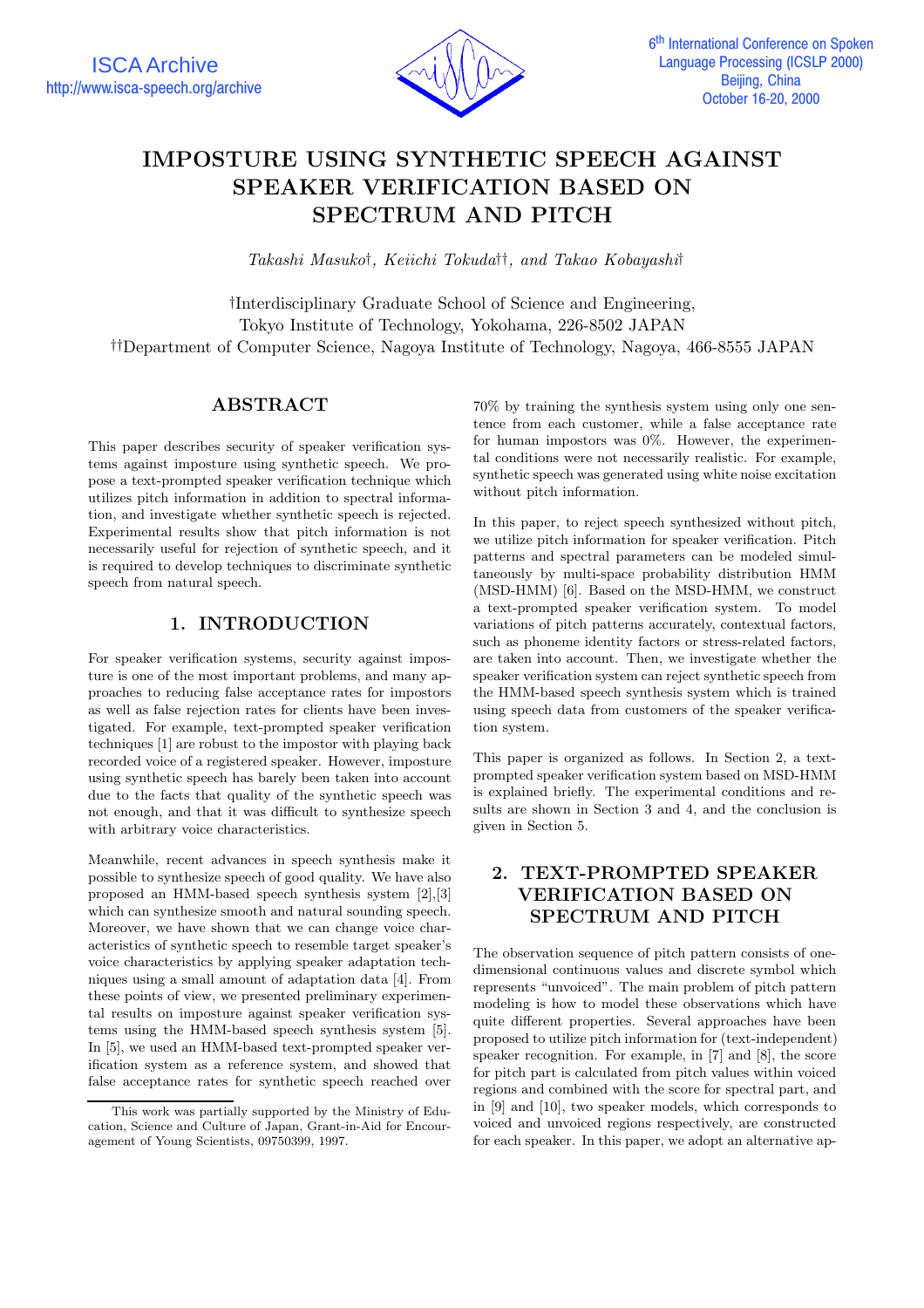

**Figure 1:** Observation vector.

proach in which pitch observation sequences are modeled by the multi-space probability distribution HMM (MSD-HMM).

MSD-HMM can model pitch observations strictly without any heuristic assumptions, and a reestimation algorithm for MSD-HMM is derived in [6]. Therefore, we can apply MSD-HMM to traditional HMM-based text-prompted speaker verification directly. MSD-HMM can model variations of pitch observations accurately by taking account of linguistic contexts as well as phonetic contexts, and a decision-tree based context clustering technique [11] is extended for MSD-HMM [12] which enables to balance model complexity against data availability.

#### **2.1. Modeling Pitch Observations Using MSD-HMM**

We assume that pitch pattern is a sequence of outputs from a one-dimensional space  $\Omega_1$  and a zero-dimensional space  $\Omega_2$  which correspond to voiced and unvoiced regions, respectively. Each space  $\Omega_g$  has its probability  $w_g$ , i.e., probability for voiced observation  $w_1$  and for unvoiced observation  $w_2$ , where  $\sum_{g=1}^{2} w_g = 1$ . The space  $\Omega_1$  has a one-dimensional probability density function  $\mathcal{N}_1(\boldsymbol{x})$  where  $\int_{\Omega_1} \mathcal{N}_1(\boldsymbol{x}) d\boldsymbol{x} = 1$ , and  $\Omega_2$  has only one sample point. A pitch observation  $\boldsymbol{o}$  consists of a continuous random variable  $x$  and a set of spaces indices  $X$ , that is,

$$
o = (X, x), \tag{1}
$$

where  $X = \{1\}$  for voiced region and  $X = \{2\}$  for unvoiced region. The observation probability of  $\boldsymbol{o}$  is defined by

$$
b(\boldsymbol{\mathit{o}}) = \sum_{g \in X} w_g \mathcal{N}_g(\boldsymbol{x}). \tag{2}
$$

It is noted that, although  $N_2(x)$  does not exist for  $\Omega_2$ , we define as  $N_2(x) \equiv 1$  for simplicity of notation.

Here we consider an HMM whose output probability in each state is given by equation (2). We call this type of HMM MSD-HMM. Using MSD-HMM, We can model voiced and unvoiced observations of pitch in a unified model without any heuristic assumption. Moreover, we can model spectrum and pitch simultaneously using multi-stream MSD-HMM, in which spectral part is modeled by continuous probability distribution, and pitch part is modeled by MSD (Figure 1).



**Figure 2:** Blockdiagram of a speaker verification system based on MSD-HMM.

## **2.2. Text-prompted Speaker Verification Based on MSD-HMM**

A blockdiagram of a text-prompted speaker verification system based on MSD-HMM is shown in Figure 2. In the training stage, a set of phoneme models is trained for each customer. To model variations of pitch patterns accurately, phonetic and linguistic contexts are taken into account, and a decision-tree based context clustering technique is applied to the context dependent models. A set of speaker and context independent phoneme models is also trained using all the customers' training data.

In the verification stage, mel-cepstral coefficients and a logarithm of the fundamental frequency are extracted, and their delta parameters are calculated. Then, normalized log-likelihood of input parameter sequence  $O$  for the claimant speaker s is calculated as follows,

$$
L_s(\boldsymbol{O}) = \frac{1}{T} \left\{ \log P(\boldsymbol{O}|w, \lambda_s) - \max_{v \in W} \log P(\boldsymbol{O}|v, \lambda_{SI}) \right\},\tag{3}
$$

where  $T$  is the total number of frames of input speech,  $w$ is the label sequence corresponding to the key text presented to the speaker,  $\lambda_s$  is a set of phoneme models of the claimant speaker,  $W$  is a set of possible label sequence,  $\lambda_{SI}$  is a set of speaker independent phoneme models, respectively.

#### **3. EXPERIMENTAL CONDITIONS**

We used phonetically balanced Japanese sentences from ATR Japanese speech database. The database consists of sentence data uttered by ten speakers (six male speakers and four female speakers). All the speakers were used as customers. Customers except for the claimant speaker were also used as human impostors. Speech signals were sampled at 16kHz, and labeled into context dependent phoneme labels based on phoneme labels and linguistic information included in the database. We used 42 phonemes including silence and pause. The details of contextual factors are shown in [3]. Both the speech synthesis system and the speaker verification system used the same label sequences. We used 3-state left-to-right models with single diagonal Gaussian output distributions (for spectral part) for both the speech synthesis and the speaker verification systems.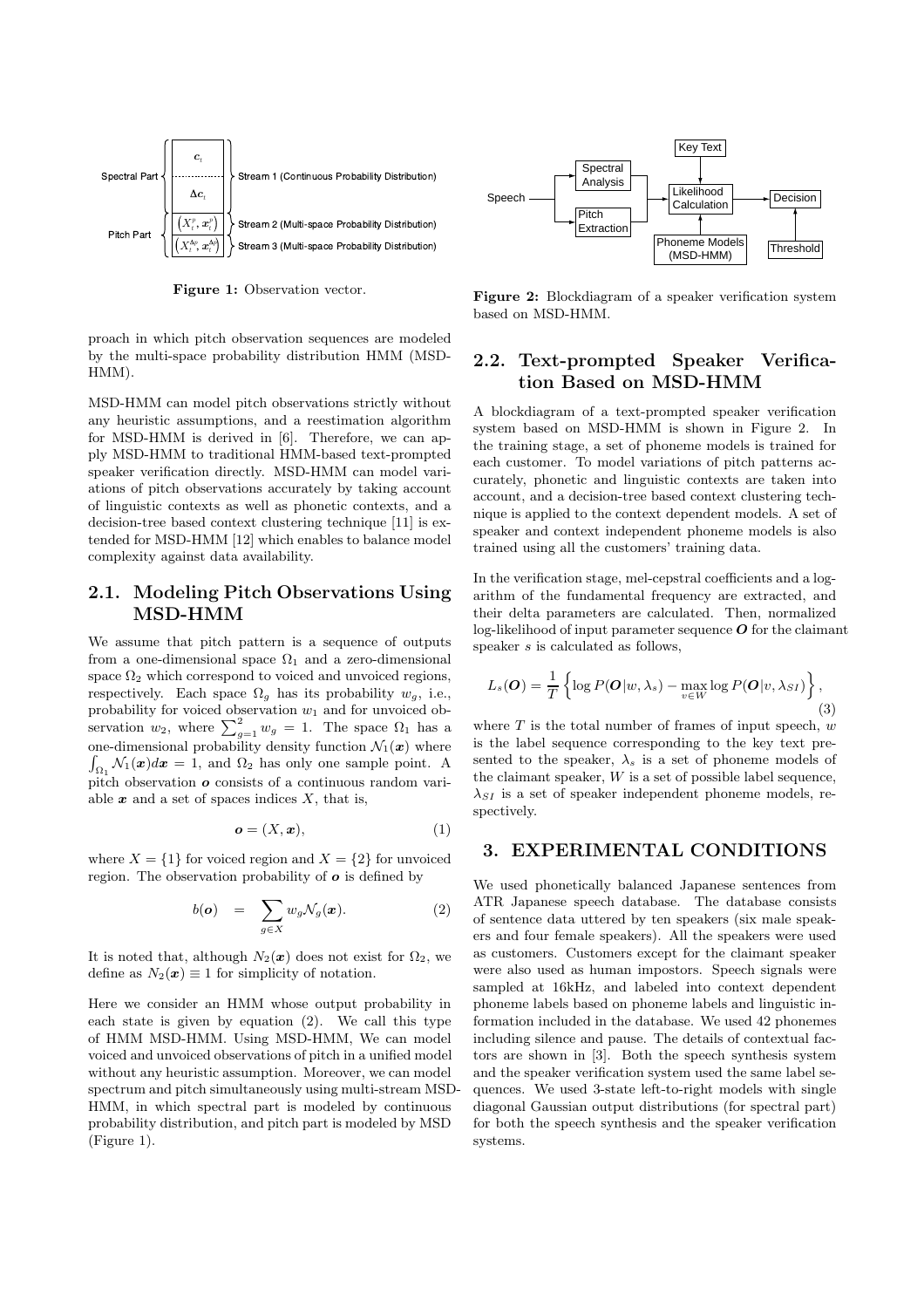

(a) Speaker verification: CI, Speech Synthesis: CI



(b) Speaker verification: CD, Speech Synthesis: CI



(c) Speaker verification: CD, Speech Synthesis: CD

FAR(H): FAR for human impostor  $FAR(N)$ : FAR for speech synthesized without pitch FAR(P): FAR for speech synthesized with pitch

**Figure 3:** False rejection and acceptance rates as functions of the values of the decision threshold.

For the speaker verification system, 100 sentences were used to train a set of phoneme models of each speaker. Speech signals were windowed by a 25 ms Blackman window with a 5 ms shift, and the cepstral coefficients were calculated by 20-th order LPC analysis. Pitch values were obtained using ESPS *get f0* program [13]. The feature vector consisted of 20 cepstral coefficients including 0-th coefficient, a logarithm of the fundamental frequency, and their delta parameters. Delta pitch parameters were calculated only within voiced regions, and the frames, where delta pitch parameters were not computable because of the boundaries of voiced and unvoiced regions, were treated as unvoiced. Both context independent (CI) and context dependent (CD) models were trained for each speaker. Speaker independent CI models were also trained. In the verification stage, likelihood in equation (3) is calculated on the Viterbi path.

The speech synthesis system were trained using 50 sen-

**Table 1:** Equal error rates (speech synthesis system were trained using 50 sentences).

|                             |            |              | speaker verification |            |      |      |  |
|-----------------------------|------------|--------------|----------------------|------------|------|------|--|
|                             |            | $w$ /o pitch |                      | with pitch |      |      |  |
|                             |            |              | СI                   | CD         | СI   | CD   |  |
| human impostor              |            |              | 0.2                  | 0.9        | 0.1  | 1.8  |  |
| synthetic<br>${\rm speech}$ | w/o pitch  | CI           | 82.0                 | 37.8       | 36.0 | 13.4 |  |
|                             |            | CD           | 71.4                 | 53.8       | 29.6 | 17.4 |  |
|                             | with pitch | CI           | 84.8                 | 40.4       | 87.0 | 32.0 |  |
|                             |            | СĐ           | 77.6                 | 54.6       | 76.4 | 55.6 |  |

tences for each customer. These sentences did not overlap to the training data of the speaker verification system. Speech signals were windowed by a 25 ms Blackman window with a 5 ms shift, and the mel-cepstral coefficients were calculated by 24-th order mel-cepstral analysis [14]. Pitch values were obtained using *get f0* program. The feature vector consisted of 24 mel-cepstral coefficients including 0-th coefficient, logarithm of fundamental frequency, and their deltas. As well as the speaker verification system, both CI and CD models were trained for each speaker. As the test data, 50 sentences were synthesized from both CI and CD models, and both with and without pitch. These sentences did not overlap to the training data.

#### **4. RESULTS**

Figure 3 shows false rejection rates (FRRs) for customers and false acceptance rates (FARs) for human impostors and synthetic speech trained using 50 sentences as functions of the values of the decision threshold, and Table 1 shows the equal error rates (EERs). Figure 3 (a) shows the results where both the speaker verification and the speech synthesis systems used CI models, (b) shows the results where the speaker verification system used CD models, and (c) shows the results where the speech synthesis systems also used CD models.

EERs for synthetic speech generated using white noise excitation (without pitch) were reduced significantly by utilizing pitch information for speaker verification, however, EERs were considerably higher than human impostors, and reached over 10%. This could be attributed to higher likelihood for spectral part, i.e., the total likelihood is still high because of higher likelihood for spectral part, even though likelihood for pitch part is low. Furthermore, from the fact that EERs for speech synthesized with pitch reached over 30%, pitch information is hardly useful for speaker verification to reject synthetic speech with pitch. One of the reasons could be that the same pitch modeling technique as the speech synthesis system was used in the speaker verification system.

From the fact that EERs were reduced by using CD models in the speaker verification system, it could be considered that taking account of linguistic context is useful for speaker verification as well as for speech recognition. How-